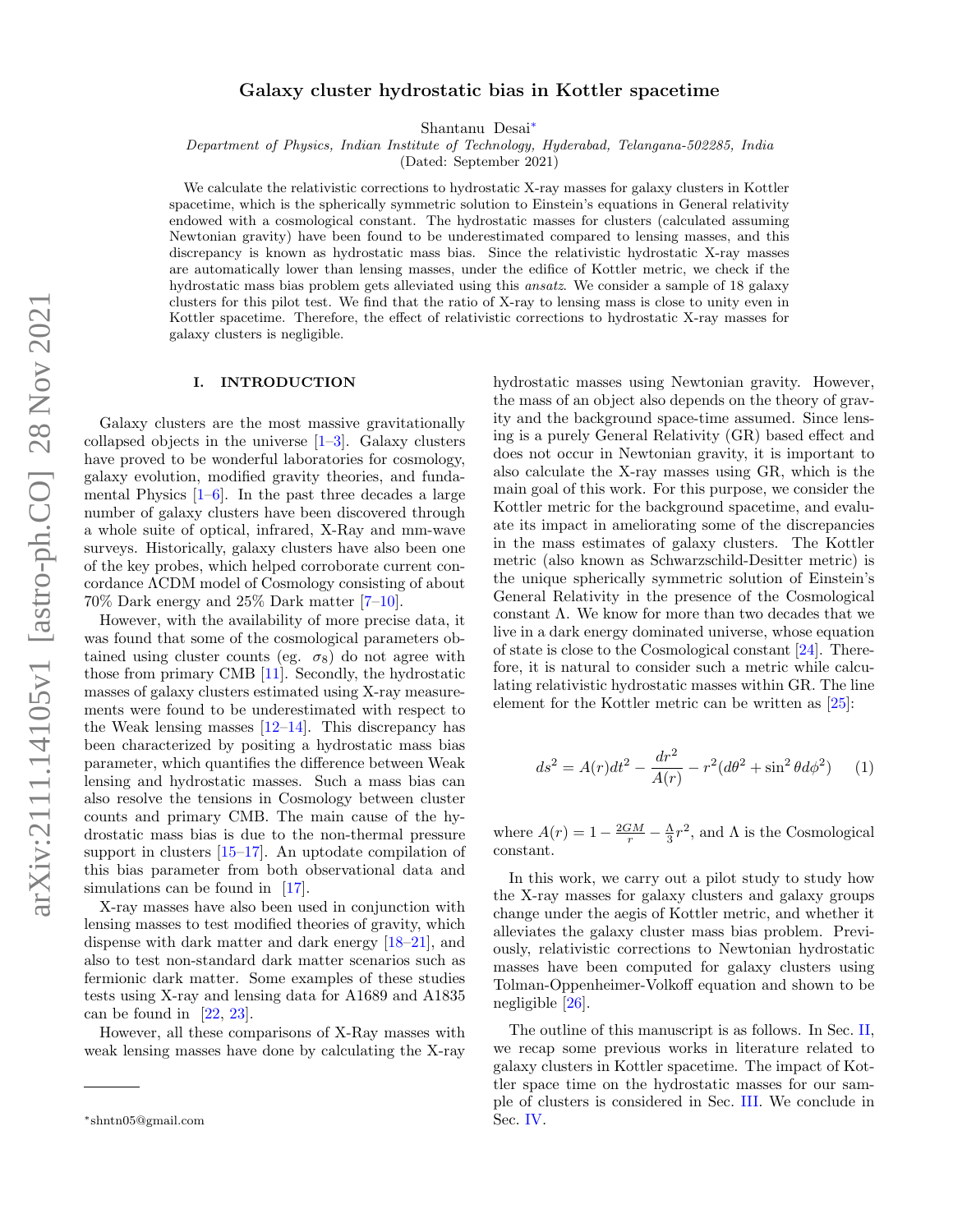### <span id="page-1-0"></span>II. CLUSTER DYNAMICS IN KOTTLER SPACETIME

There are multiple methods to estimate galaxy cluster mass  $[12, 14]$  $[12, 14]$  $[12, 14]$ . The classic methods involve galaxy kinematics using line of sight galaxy velocity dispersions and caustic methods, X-ray and Sunyaev-Zeldovich (SZ) observations involving the assumption that the gas is in hydrostatic equilibrium.

The first seminal study of the impact of Kottler metric on galaxy cluster mass was carried out by Bambi [\[27\]](#page-3-6) who pointed out the effective Newtonian mass of a galaxy cluster  $(M_{eff}(R))$  at a distance  $(R)$  estimated using Xray/SZ or velocity dispersion measurements in the weak field limit is given by [\[27\]](#page-3-6):

$$
M_{eff}(R) = M(R) - \frac{8}{3}\pi r^3 \rho_\Lambda,\tag{2}
$$

where  $M(R)$  is the true mass at radius R and  $\rho_{\Lambda}$  is the energy density of the cosmological constant. However, the hydrostatic mass that is usually determined. (in literature) from temperature, density or pressure profiles is assumed to be the same as  $M(R)$  [\[28\]](#page-3-7). However, as emphasized by Bambi, what these methods really measure is  $M_{eff}(R)$  and not  $M(R)$ .

The other widely used technique to measure cluster mass is gravitational lensing [\[29\]](#page-3-8). There has been a long debate in literature on whether the bending of light is affected by the cosmological constant or not. One school of thought has argued that since  $\Lambda$  does not appear in the null geodesic equation, it does not affect the lensing results [\[27,](#page-3-6) [30–](#page-3-9)[32\]](#page-3-10). However, this viewpoint has been disputed by other groups, who argue that  $\Lambda$  affects the bending of light, because of the background space-time, which has  $\Lambda$  in-built into it [\[33](#page-3-11)[–36\]](#page-3-12). Upper limits on the cosmological constant were also set, using the Einstein radii measured for galaxies and clusters [\[37\]](#page-3-13). The most recent exposition on this issue can be found in [\[38\]](#page-3-14), who found no dependence of light bending on  $\Lambda$  using numerical integration of the geodesic equation of motion for a Swiss cheese model made up of a point mass and a vacuole. Bambi [\[27\]](#page-3-6) has pointed out that the lensing mass does not get affected by  $\Lambda$ . Therefore, assuming  $\rho_{\Lambda} \approx 6 \times 10^{-30} g/cc$ , corresponding to 70% composition by dark energy, one gets the following expression for the ratio of  $M_{eff}$  (which is what X-ray hydrostatic masses correspond to) and  $M$ , which one gets using lensing [\[27\]](#page-3-6)

$$
\frac{M_{eff}}{M} = 1 - 0.007 \left(\frac{10^{14} M_{\odot}}{M}\right) [r(Mpc)]^3 \tag{3}
$$

We evaluate the impact of this equation on a sample of few galaxy clusters in the next section.

We also briefly discuss some other works in the literature related to Kottler metric and clusters. Bisnovatyi-Kogan and Chernin [\[39\]](#page-3-15) studied the effect of Kottler metric on VIRGO-like galaxy clusters and showed that that the radial extent as well as the average density of dark matter haloes is determined Λ. In a followup paper, Chernin et al. [\[40\]](#page-3-16) then studied the impact of Kottler metric on the mass of Coma cluster and showed that the effective gravitating mass of the Coma cluster could be three times smaller than the regular Newtonian mass at 14 Mpc. Teerikorpi et al. [\[41\]](#page-3-17) constructed a Λ-significance graph which characterizes the parameter space in Mass-radius plane for bound objects, where Λ dominates the dynamics. They also calculated the zerogravity radius where the repulsive force due to the  $\Lambda$  term is equal to the attractive Newtonian gravitational force for various clusters and superclusters. Other results in literature related to clusters include studies of dynamical stability [\[42\]](#page-3-18) of Kottler spacetime, and estimation of  $\Lambda$ using velocity dispersions in groups and clusters [\[43\]](#page-3-19).

## <span id="page-1-1"></span>III. HYDROSTATIC MASSES IN KOTTLER SPACETIME

For our pilot study, we now test the impact of Kottler metric on the hydrostatic masses for galaxy clusters. For this purpose, we calculate the hydrostatic masses for 18 clusters compiled in [\[44\]](#page-3-20), where Newtonian hydrostatic and Weak lensing masses were calculated. The Weak lensing and X-ray data was obtained with observations obtained from CFHT telescope and Chandra X-ray observatory, respectively. This aforementioned work had found a decreasing trend of the ratio of X-ray  $(M_X)$  to WL mass  $(M_L)$  with increasing radii, with  $\frac{M_X}{M_L} = 0.78 \pm 0.09$  at  $R_{500}$  [\[44\]](#page-3-20). We now use Eq. [3](#page-1-3) to compute this ratio for all the 18 clusters in this sample. Our results are tabulated in Table [I.](#page-2-11) We find that this ratio is close to 1 (99.8%) for all clusters. Therefore, the effective mass in Kottler spacetime is almost the same as the Newtonian mass. We also calculated the same ratio for a sample of galaxy groups from [\[45\]](#page-3-21), whose masses are about 10 times smaller than clusters. Even for this group sample, the ratio of  $\frac{M_X}{M_L}$  is about 99.7%. Therefore, we conclude that even though the hydrostatic masses are less than Weak lensing masses in Kottler space-time, their ratio is close to one, and this does not alleviate the hydrostatic mass bias problem found.

### <span id="page-1-2"></span>IV. CONCLUSIONS

<span id="page-1-3"></span>A large number of studies have found that the X-ray masses of galaxy clusters are underestimated with respect to lensing masses. This problem is known as the hydrostatic mass bias problem and is attributed to astrophysical mechanisms such as a non-thermal pressure support.

Here, we point out all estimates of hydrostatic masses of galaxy clusters in literature have been calculated using Newtonian gravity. Since we know for more than two decades that we live in an accelerating universe, which could be driven by a cosmological constant  $\Lambda$ , we look at the effect on galaxy masses in GR using the Kottler met-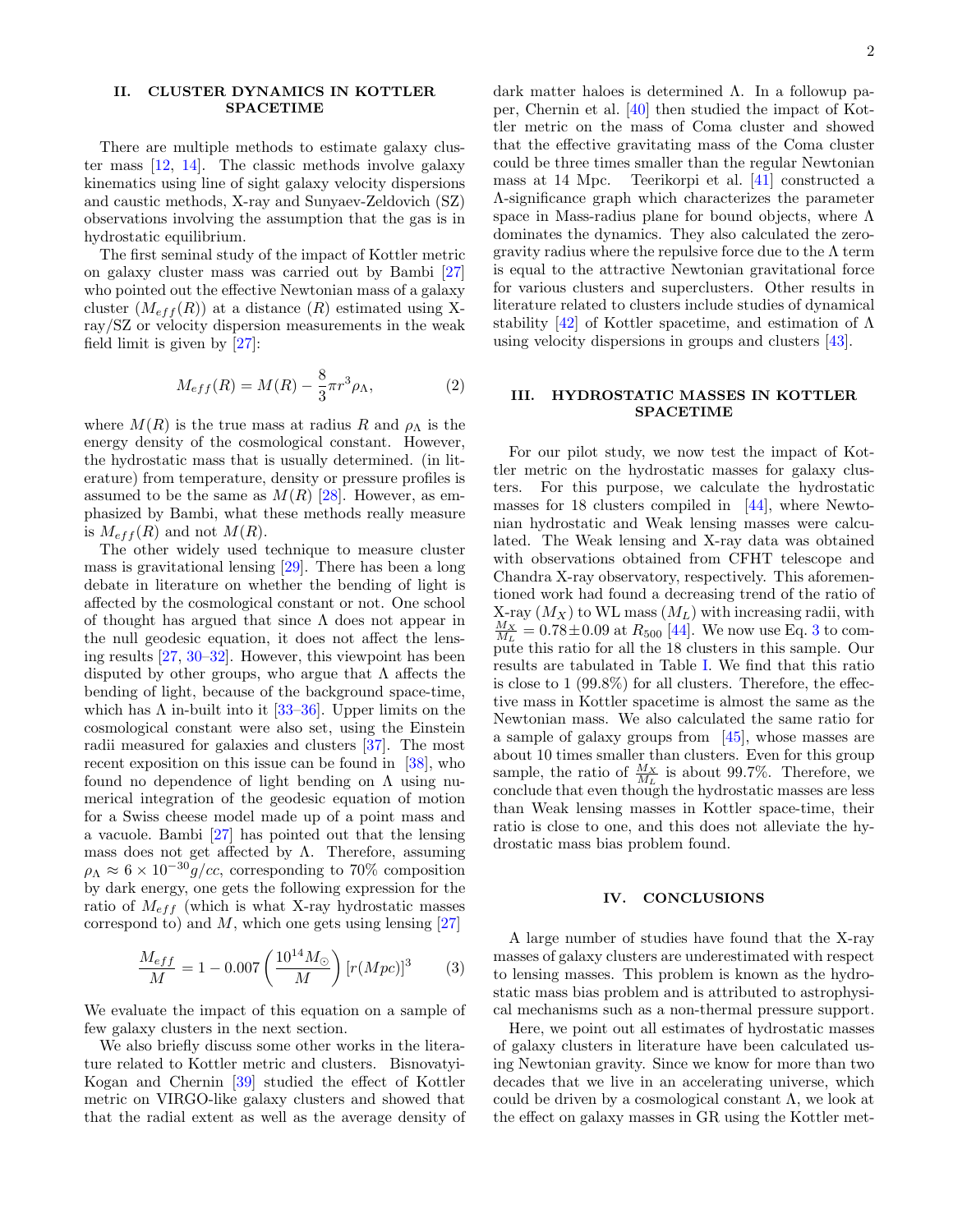| Cluster           | r <sub>500</sub> | $M_{Newt}$       | $[M_{eff}/M]_{r=r_{500}}$ |
|-------------------|------------------|------------------|---------------------------|
|                   | (kpc)            | $(M_{\bigodot})$ | $(\%)$                    |
| A68               | 1.22             | 6.64             | 99.8                      |
| A209              | 1.27             | 7.14             | 99.8                      |
| A267              | 1.21             | 6.29             | 99.8                      |
| A370              | 1.47             | 13.27            | 99.8                      |
| A383              | 1.09             | 4.49             | 99.8                      |
| A963              | 1.06             | 4.16             | 99.8                      |
| A1689             | 1.61             | 14.29            | 99.8                      |
| A1763             | 1.43             | 10.47            | 99.8                      |
| A2218             | 1.22             | 6.1              | 99.8                      |
| A2219             | 1.42             | 10.27            | 99.8                      |
| A2390             | 1.35             | 8.79             | 99.8                      |
| $CL0024.0 + 1652$ | 1.32             | 9.87             | 99.8                      |
| MS0015.9+1609     | 1.56             | 19.51            | 99.8                      |
| MS0906.5+1110     | 1.41             | 9.46             | 99.8                      |
| MS1358.1+6245     | 1.18             | 6.64             | 99.8                      |
| MS1455.0+2232     | 1.09             | 4.83             | 99.8                      |
| MS1512.4+3647     | 0.89             | 2.94             | 99.8                      |
| MS 1621.5+2640    | 1.19             | 7.64             | 99.8                      |

<span id="page-2-11"></span>TABLE I: Newtonian hydrostatic mass (third column) as well as the ratio of effective mass to the total mass in Kottler spacetime (fourth column) evaluated at  $r_{500}$ , for 18 galaxy clusters tabulated in [\[44\]](#page-3-20) using Eq. [3.](#page-1-3) In all cases, the difference between effective and true mass is less than 0.2%

ric for the background spacetime, which is the spherically symmetric solution to Einstein's field equations endowed with a cosmological constant. Although, there have been a few previous works studying the dynamics of clusters in Kottler space-time (cf. Sect. [II\)](#page-1-0), no one has looked the effect of hydrostatic mass bias using the Kottler metric for observed cluster samples.

It has been pointed out more than a decade ago by Bambi [\[27\]](#page-3-6) that in Kottler spacetime, hydrostatic and velocity dispersion based masses are smaller than the lensing mass. Here, we try to assess the change in the hydrostatic masses using this ansatz for an observed galaxy cluster sample, to see if the hydrostatic mass bias problem would get alleviated in Kottler spacetime. For this pilot study, we considered a sample of 18 galaxy clusters with both X-ray and Weak lensing masses for which  $\frac{M_X}{M_L}$ was found to be about 70% [\[44\]](#page-3-20).

We then calculated the ratio of X-ray to Weak lensing masses in Kottler space time using Eq. [3.](#page-1-3) Our results can be found in Table [I.](#page-2-11) We find that the  $\frac{M_X}{M_L}$  is equal to 99.8% for all the clusters in our sample. Therefore, the impact of general relativistic corrections to hydrostatic masses of galaxy clusters using the Kottler metric is negligible.

### Acknowledgments

We are grateful to Cosimo Bambi for useful discussions on this subject.

- <span id="page-2-0"></span>[1] A. A. Vikhlinin, A. V. Kravtsov, M. L. Markevich, R. A. Sunyaev, and E. M. Churazov, Physics Uspekhi 57, 317- 341 (2014).
- [2] A. V. Kravtsov and S. Borgani, Ann. Rev. Astron. Astrophys. 50, 353 (2012), 1205.5556.
- <span id="page-2-1"></span>[3] S. W. Allen, A. E. Evrard, and A. B. Mantz, Ann. Rev. Astron. Astrophys. 49, 409 (2011), 1103.4829.
- [4] S. Desai, Physics Letters B 778, 325 (2018), 1708.06502.
- [5] K. Bora and S. Desai, JCAP 2021, 012 (2021), 2008.10541.
- <span id="page-2-2"></span>[6] I. E. C. R. Mendonça, K. Bora, R. F. L. Holanda, S. Desai, and S. H. Pereira, JCAP 2021, 034 (2021), 2109.14512.
- <span id="page-2-3"></span>[7] A. Vikhlinin, A. V. Kravtsov, R. A. Burenin, H. Ebeling, W. R. Forman, A. Hornstrup, C. Jones, S. S. Murray, D. Nagai, H. Quintana, et al., Astrophys. J. 692, 1060 (2009), 0812.2720.
- [8] E. Rozo, R. H. Wechsler, E. S. Rykoff, J. T. Annis, M. R. Becker, A. E. Evrard, J. A. Frieman, S. M. Hansen, J. Hao, D. E. Johnston, et al., Astrophys. J. 708, 645 (2010), 0902.3702.
- [9] A. B. Mantz, S. W. Allen, R. G. Morris, D. A. Rapetti, D. E. Applegate, P. L. Kelly, A. von der Linden, and R. W. Schmidt, Mon. Not. R. Astron. Soc. 440, 2077 (2014), 1402.6212.
- <span id="page-2-4"></span>[10] S. Bocquet, A. Saro, J. J. Mohr, K. A. Aird, M. L. N. Ashby, M. Bautz, M. Bayliss, G. Bazin, B. A. Benson,

L. E. Bleem, et al., Astrophys. J. 799, 214 (2015), 1407.2942.

- <span id="page-2-5"></span>[11] P. A. R. Ade et al. (Planck), Astron. Astrophys. **571**, A20 (2014), 1303.5080.
- <span id="page-2-6"></span>[12] S. Ettori, A. Donnarumma, E. Pointecouteau, T. H. Reiprich, S. Giodini, L. Lovisari, and R. W. Schmidt, Space Science Reviews 177, 119 (2013), 1303.3530.
- [13] M. Sereno and S. Ettori, Mon. Not. R. Astron. Soc. 450, 3633 (2015), 1407.7868.
- <span id="page-2-7"></span>[14] L. Lovisari, S. Ettori, M. Sereno, G. Schellenberger, W. R. Forman, F. Andrade-Santos, and C. Jones, Astron. & Astrophys. 644, A78 (2020), 2010.03582.
- <span id="page-2-8"></span>[15] X. Shi, E. Komatsu, D. Nagai, and E. T. Lau, Mon. Not. R. Astron. Soc. 455, 2936 (2016), 1507.04338.
- [16] N. Ota, D. Nagai, and E. T. Lau, PASJ 70, 51 (2018), 1507.02730.
- <span id="page-2-9"></span>[17] G. Gianfagna, M. De Petris, G. Yepes, F. De Luca, F. Sembolini, W. Cui, V. Biffi, F. Kéruzoré, J. Macías-Pérez, F. Mayet, et al., Mon. Not. R. Astron. Soc. 502, 5115 (2021), 2010.03634.
- <span id="page-2-10"></span>[18] Y. Tian, K. Umetsu, C.-M. Ko, M. Donahue, and I. N. Chiu, Astrophys. J. 896, 70 (2020), 2001.08340.
- [19] S. Pradyumna, S. Gupta, S. Seeram, and S. Desai, Physics of the Dark Universe 31, 100765 (2021), 2011.06421.
- [20] K. Gopika and S. Desai, Physics of the Dark Universe 30, 100707 (2020), 2006.12320.